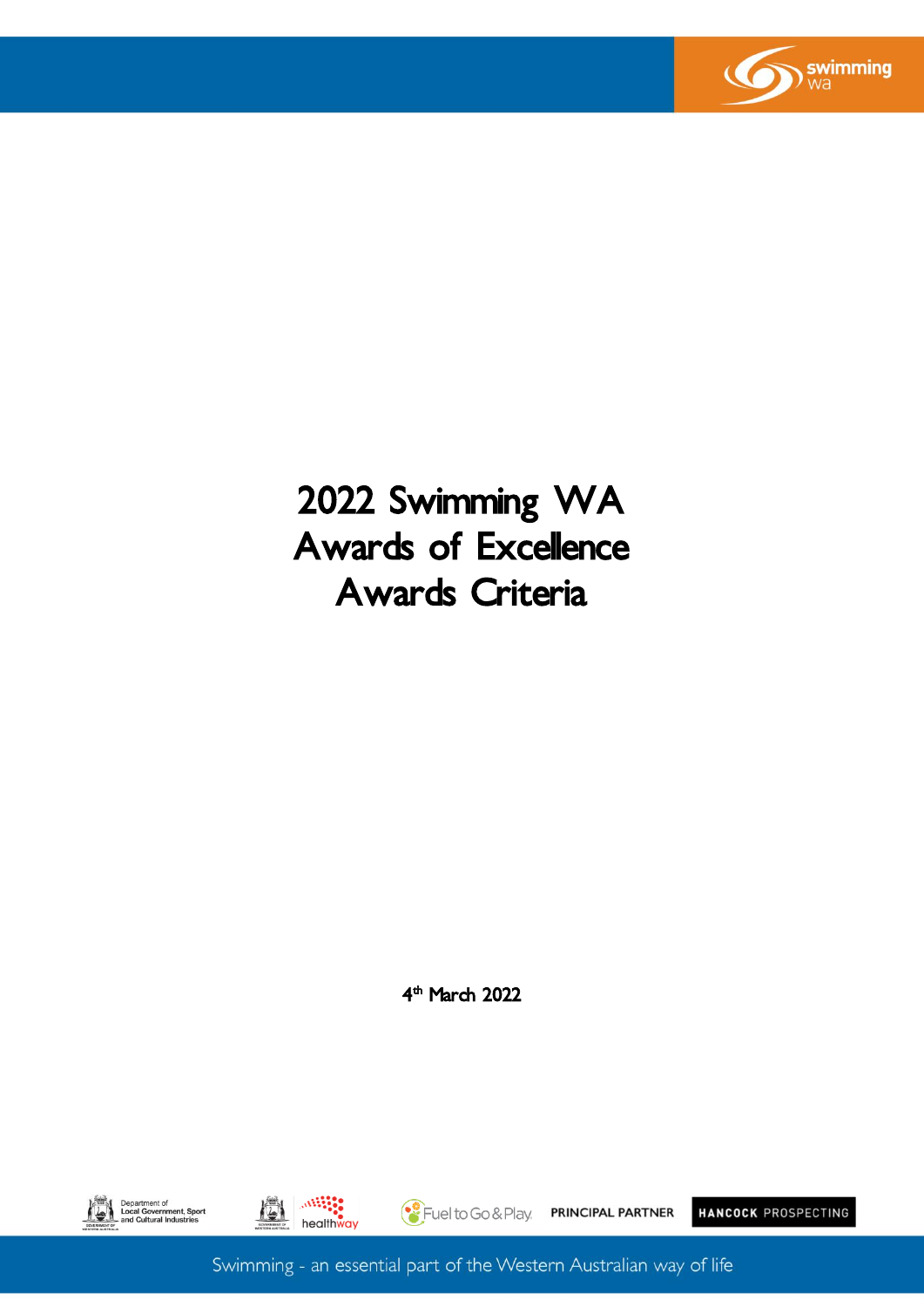

### 1. Sir Frank Beaurepaire Trophy

The Sir Frank Beaurepaire Trophy awards the Western Australian resident swimmer who has the highest world ranking as of 30 September each year.

The selection for this award will be taken from the FINA, IPC and S14 world rankings. Events eligible for consideration include long course Olympic or Paralympic events only or Olympic distance open water event.

In the case of a tie, joint winners are permissible.

Top four swimmers to be shortlisted.

### 2. Swimming WA Patron's Trophy

The Swimming WA Patron's Trophy is awarded to an outstanding West Australian pool or open water swimmer for their performance both in and out of competition, at the benchmark international competitions; the Olympics, World Championships or Pan Pacific Swimming Championships.

To be eligible for consideration for this Award, swimmers must have won a medal at one of these events.

Should no West Australian swimmer win a medal at these events, however have received a medal at the Commonwealth Games or World Short Course Championships, they can be eligible for consideration for the Award.

Top four swimmers to be shortlisted.

#### 3. ASCTA (WA) Development Coach of the Year

The ASCTA (WA) Development Coach of the Year is presented to a talented, emerging coach who has demonstrated an ability to coach at high level across a range of abilities and ages, with a clear vision that reflects a journey towards excellence in all areas of coaching.

Each Swimming WA affiliated Club is required to submit a nomination for a coach within their Club that best deserves this award.

Nominations will be presented to the ASCTA(WA) committee with the top four coaches being shortlisted.





 $\bullet$  Fuel to Go & Play.

PRINCIPAL PARTNER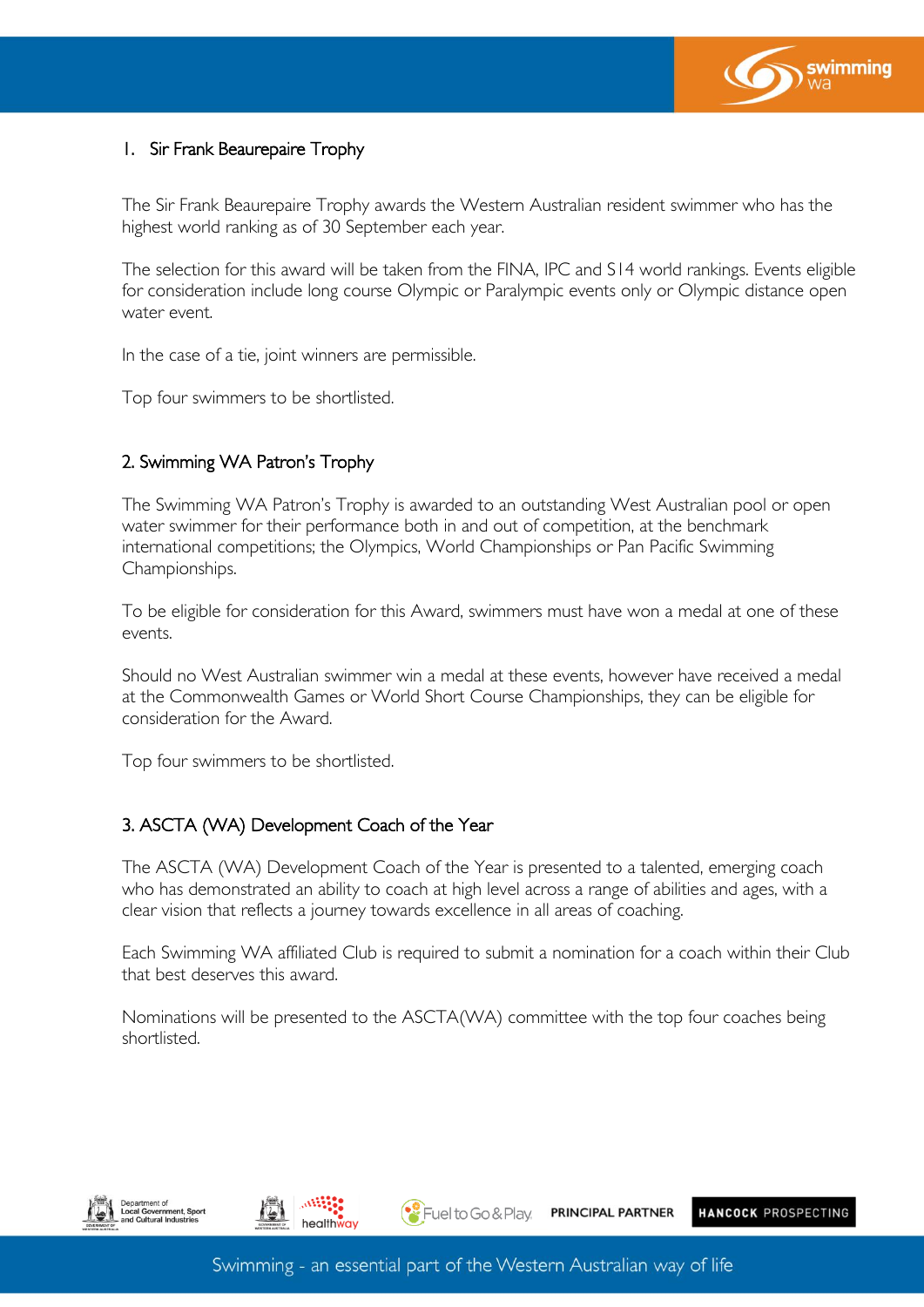

# 4. Technical Official of the Year

The Technical Official of the Year is awarded to a Swimming WA Technical Official who has attained a level of excellence in the field of officiating.

The following criteria is used to determine Technical Officials who will be considered for the award:

- Contribution to the sport of swimming in WA;
- Contribution to the development of WA Technical Officials which includes;
- Officiating achievements attained over the defined period;
- Alignment with Swimming WA values.

Each Swimming WA affiliated Club is required to submit a nomination for an official within their Club that best deserves this award.

Nominations will be presented to the TEO committee with the top four officials being shortlisted.

#### 5. Volunteer of the Year

The Volunteer of the Year is awarded to an individual who has displayed an outstanding level of volunteer commitment and contribution to the sport of swimming in WA.

The following criteria for Volunteer of the Year to be considered for the award:

- Contribution at Club, Regional and State level;
- Overall contribution to the sport of swimming in WA;
- Volunteering achievements attained within the swimming community;
- Alignment with Swimming WA values.

Each Swimming WA affiliated Club is required to submit a nomination for a volunteer within their Club that best deserves this award.

Nominations will be presented to the H&A committee with the top four volunteers being shortlisted.





 $\bullet$  Fuel to Go & Play. **PRINCIPAL PARTNER**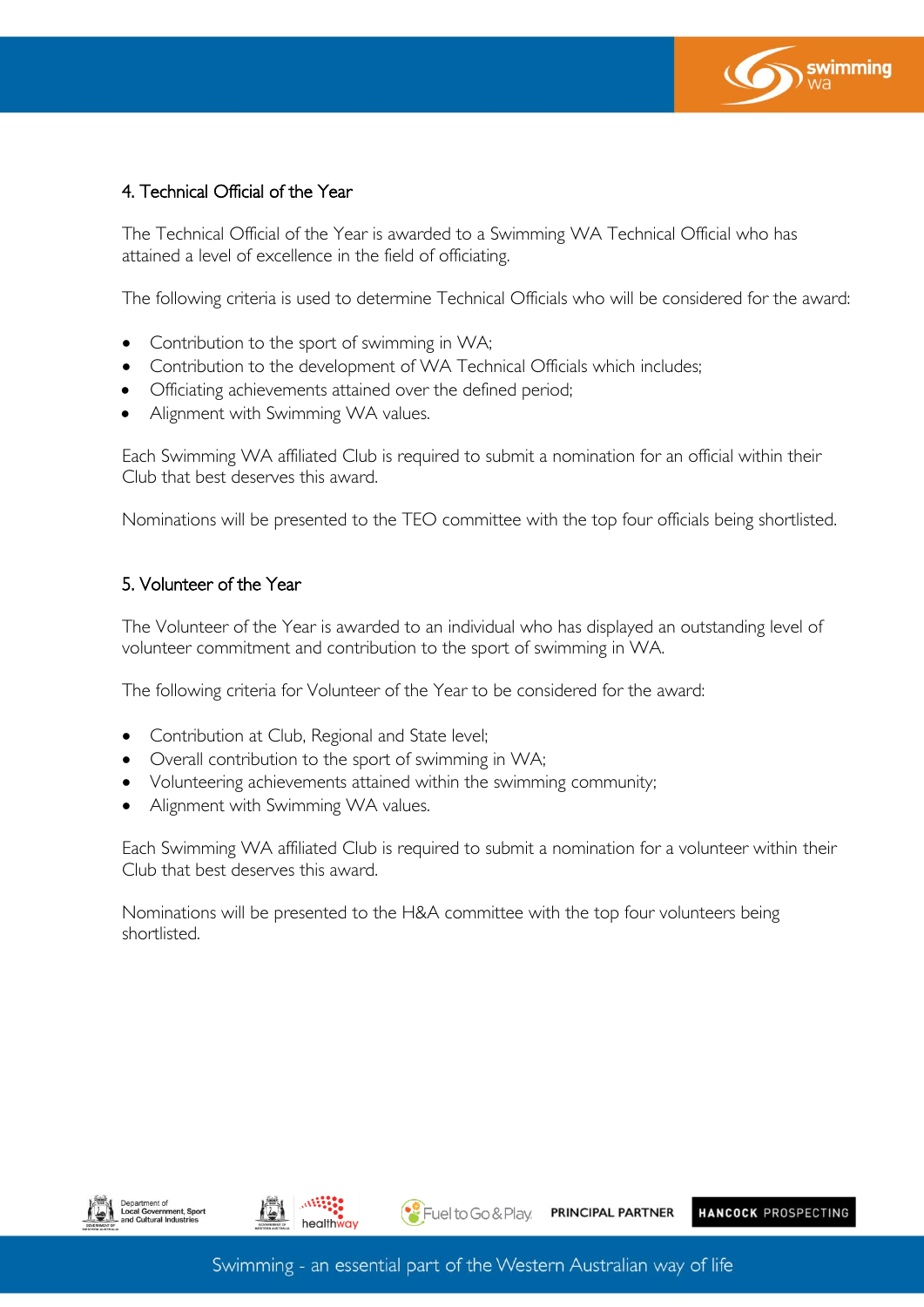

# 6. Club of the Year – Metropolitan & Regional

The Club of the Year is awarded to a Club who has displayed an outstanding level of engagement within the community across multiple levels.

The following criteria for Club of the Year to be considered for the award:

- Strategic partnerships;
- Club governance
- **Development**
- **Performance**
- Profile
- **Inclusion**
- Club Culture
- Finance

Each Swimming WA affiliated Club is required to submit a nomination for their Club.

Nominations will be presented to the H&A committee with the top four Clubs (both metropolitan and regional) being shortlisted.

#### 7. Ben Beale Memorial Award

The Ben Beale Memorial Award has been established to celebrate and recognise those 'champions' of the SWA Club environment. This perpetual award will annually celebrate the 'Best Club person' (must be a current athlete) within a Swimming WA Club.

The Award is designed to further the winner's leadership skills and experience, with the objective that they will not only stay in the sport longer term, but will also contribute to their Club in a meaningful manner, well beyond their days as an athlete.

The Ben Beale Memorial Award will be awarded to a Club person who:

• Demonstrates leadership "in and out of the water";

healthway

- Regularly sets a high standard of behaviour at training, competitions, Club events;
- Assists the Coach in building a positive camaraderie and a 'sense of 'team' ;
- Exhibits the values and spirit of Swimming WA
- Volunteers to take on roles within the Club throughout the year.

Each Swimming WA affiliated Club is required to submit a nomination for a swimmer within their Club that best deserves this award.

Nominations will be presented to the H&A committee with the top four swimmers being shortlisted. To read more on the award, click here.



PRINCIPAL PARTNER

HANCOCK PROSPECTING

Fuel to Go & Play.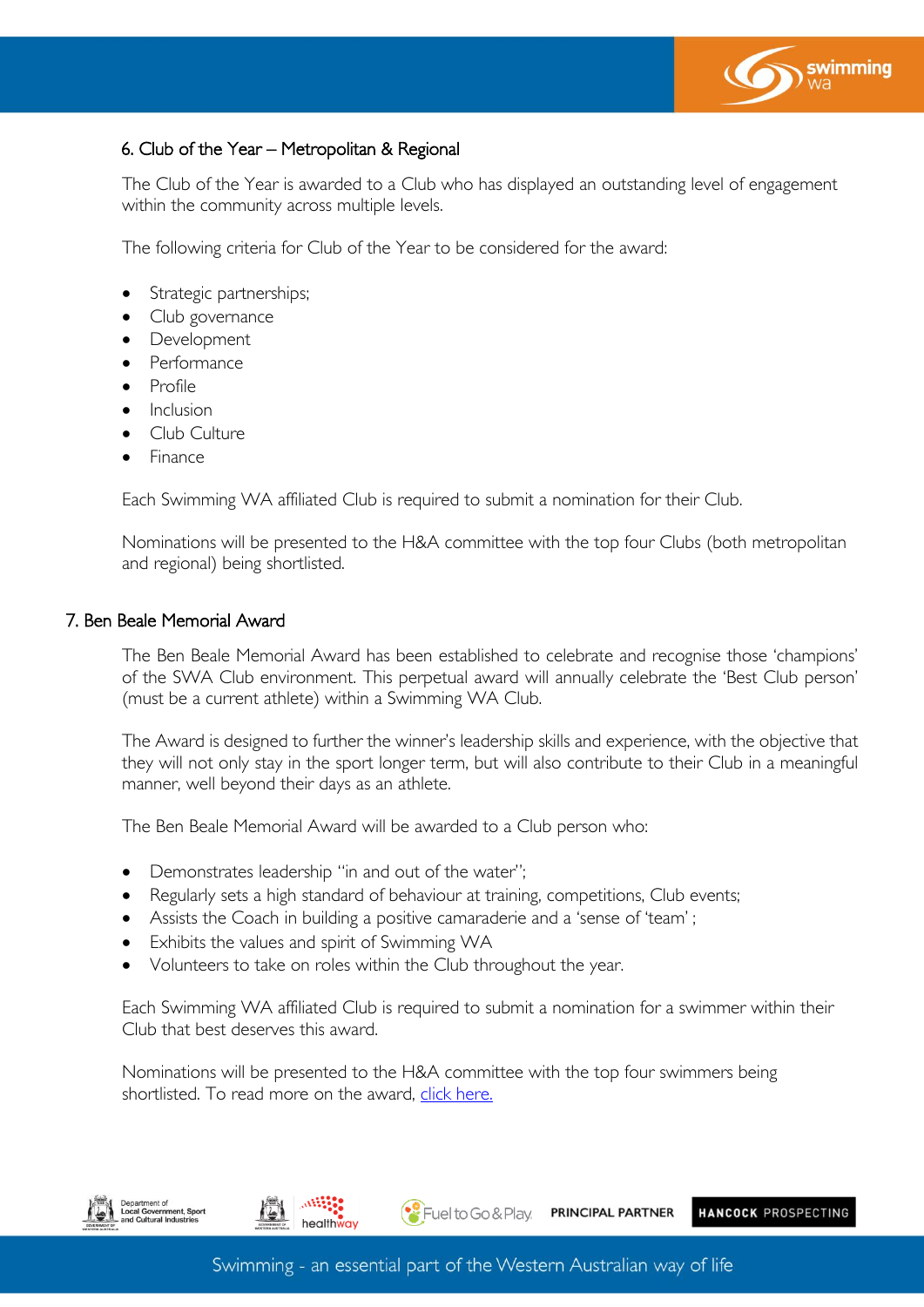

#### 8. Age Swimmer of the Year

The Age Swimmer of the Year is awarded to the resident Western Australian swimmer, substantively aged between 13 years to 16 years for girls and 14 years to 18 years for boys who returns the most outstanding performance during the defined period.

The following points system will apply to determine the award winner:

- $\bullet$   $\blacksquare$  Point  $3^{\text{rd}}$  most points scored at Hancock Prospecting WA LC Champs
- $\bullet$  2 Points  $2^{\text{nd}}$  most points scored at Hancock Prospecting WA LC Champs
- 3 Points Most points scored at [Hancock Prospecting WA LC Champs](https://wa.swimming.org.au/sites/default/files/assets/documents/220408%20Swimming%20WA%20State%20Championships%20Awards%20Criteria.pdf)
- $\bullet$  4 Points 3<sup>rd</sup> highest point scorer for the Bob Bestman Trophy
- $\bullet$  5 Points  $2^{nd}$  highest point scorer for the Bob Bestman Trophy
- 6 Points Highest point scorer for the **Bob Bestman Trophy Championships**
- 7 Points Selected to represent Australia on junior team / National Age Record
- 8 Points Individual medal at junior benchmark meet (i.e. Junior World Champs)
- 9 Points Selected to represent Australia on senior team
- 10 Points Individual medal at an international benchmark meet (i.e. Olympics)

Top four swimmers to be shortlisted.

#### 9. Swimming WA President's Award

This award is presented to the Swimming WA member who has contributed to the sport of Swimming and is at the discretion of the Swimming WA President.

#### 10. Swimmers' Swimmer of the Year Award

This Award is a peer selected award by swimmers aged 16 years and over for that season in a 3,2,1 voting system. Eight (8) athletes will be eligible for votes, to be determined by the Athlete Advisory Group.





 $\bullet$  Fuel to Go & Play. PRINCIPAL PARTNER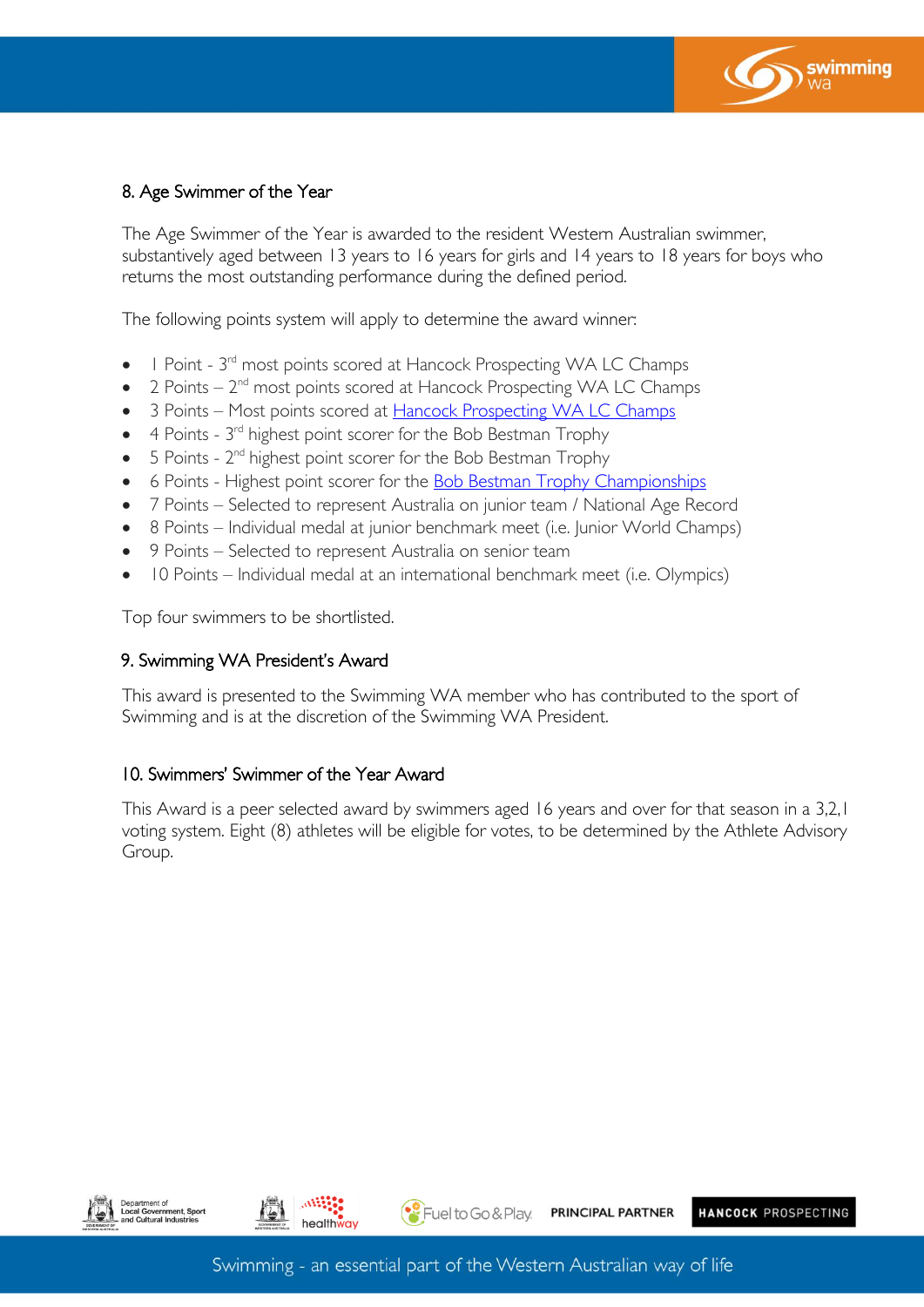

# 11. Coach of the Year

The Coach of the Year is awarded to a resident Western Australian coach, who returns the most outstanding results during the defined period.

The following criteria will apply to coaches to be considered for the award.

- 1 Point Finalist at peak long course selection meet
- 2 Points Medallist at peak long course selection meet
- 3 Points Gold medallist at peak long course selection meet
- 4 Points Highest point scorer for the [Coach of the Meet](https://wa.swimming.org.au/sites/default/files/assets/documents/220408%20Swimming%20WA%20National%20Excellence%20Awards%20Criteria_2.pdf) Trophy
- 5 Points Athlete selected to represent Australia on Junior Team
- 6 Points Athlete selected to represent Australia on development team
- 7 Points Athlete selected to represent Australia on senior team at international meet (i.e. Short Course World Championships)
- 8 Points Athlete selected to represent Australia on senior team at international benchmark meet (i.e. Olympics)
- 9 Points Athlete wins relay medal at an international benchmark meet / Australian Open Record
- 10 Points Athlete wins individual medal at an international benchmark meet
- 20 Points Athlete wins individual gold medal at an international benchmark meet / Individual world record

The nominee must have primarily coached the swimmer for no less than six months before the performance being considered.

Multiple achievements will tally points; however, it will be limited to one record per event per season.

Top four coaches to be shortlisted.



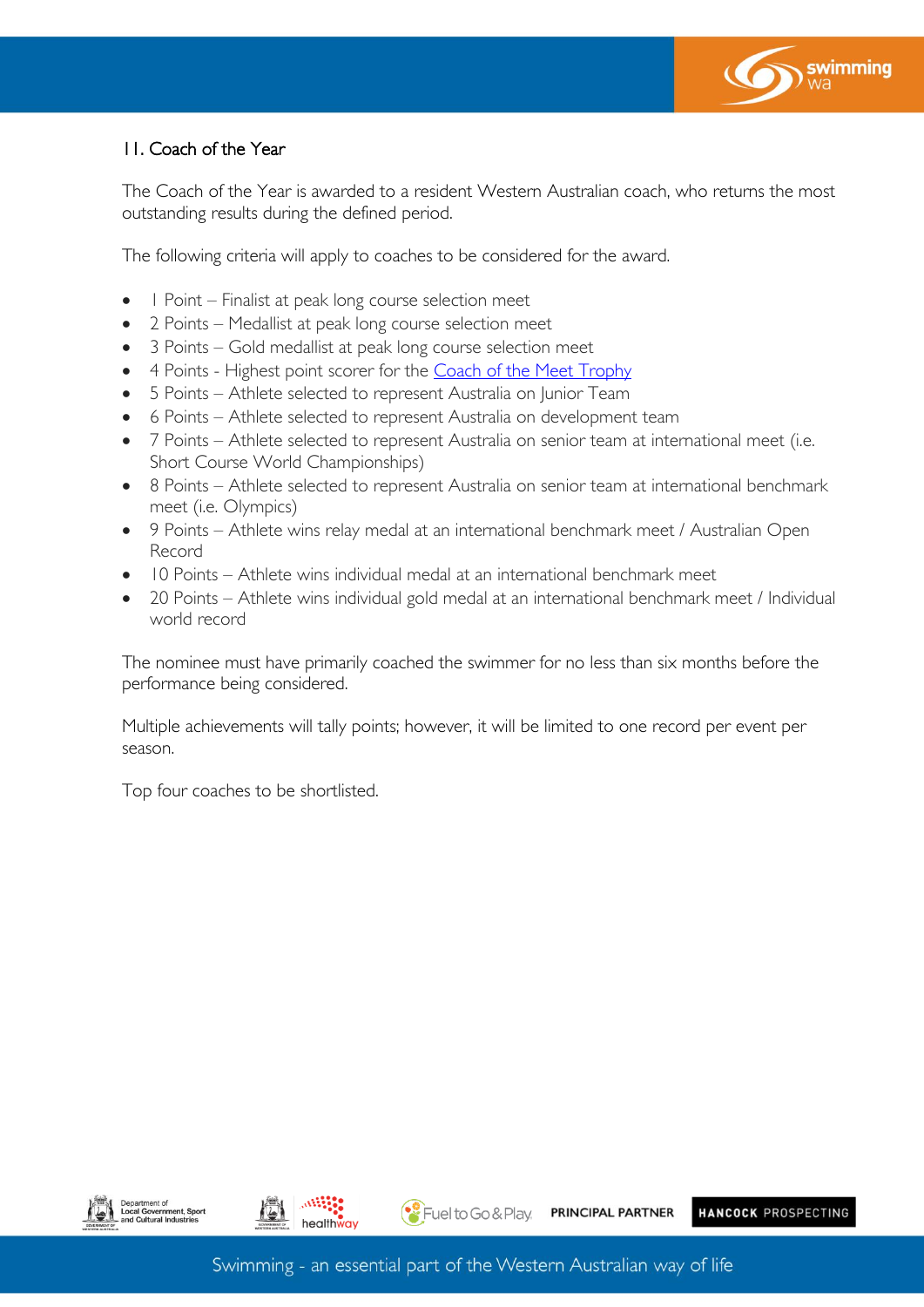

#### 12. Elizabeth Edmondson Swimmer of the Year

The Elizabeth Edmondson Swimmer of the Year is awarded to the resident Western Australian paraswimmer who returns the most outstanding performance during the defined period.

The following points system will apply to determine the award winner:

- $\bullet$  1 Point 3<sup>rd</sup> points scored at Hancock Prospecting WA LC Champs
- $\bullet$  2 Points  $2^{\text{nd}}$  most points scored at Hancock Prospecting WA LC Champs
- 3 Points Most points scored at [Hancock Prospecting WA LC Champs](https://wa.swimming.org.au/sites/default/files/assets/documents/220408%20Swimming%20WA%20State%20Championships%20Awards%20Criteria.pdf)
- 4 Points Selected into Australia junior development squad
- $\bullet$  5 Points 3 $^{\text{rd}}$  highest point scorer for the Hancock Prospecting Perpetual Trophy
- $\bullet$  6 Points  $2^{\text{nd}}$  highest point scorer for the Hancock Prospecting Perpetual Trophy
- 7 Points Highest point scorer for the **Hancock Prospecting Perpetual Trophy**
- 8 Points Selected to represent Australia on senior team at benchmark meet / Australian Open Record
- 9 Points Individual medal at an international benchmark meet (i.e. Paralympics)
- 10 Points Individual gold medal at an international benchmark meet (i.e. Paralympics) / World Record

Multiple achievements will tally points; however, it will be limited to one record per event per season.

Top four swimmers to be shortlisted.



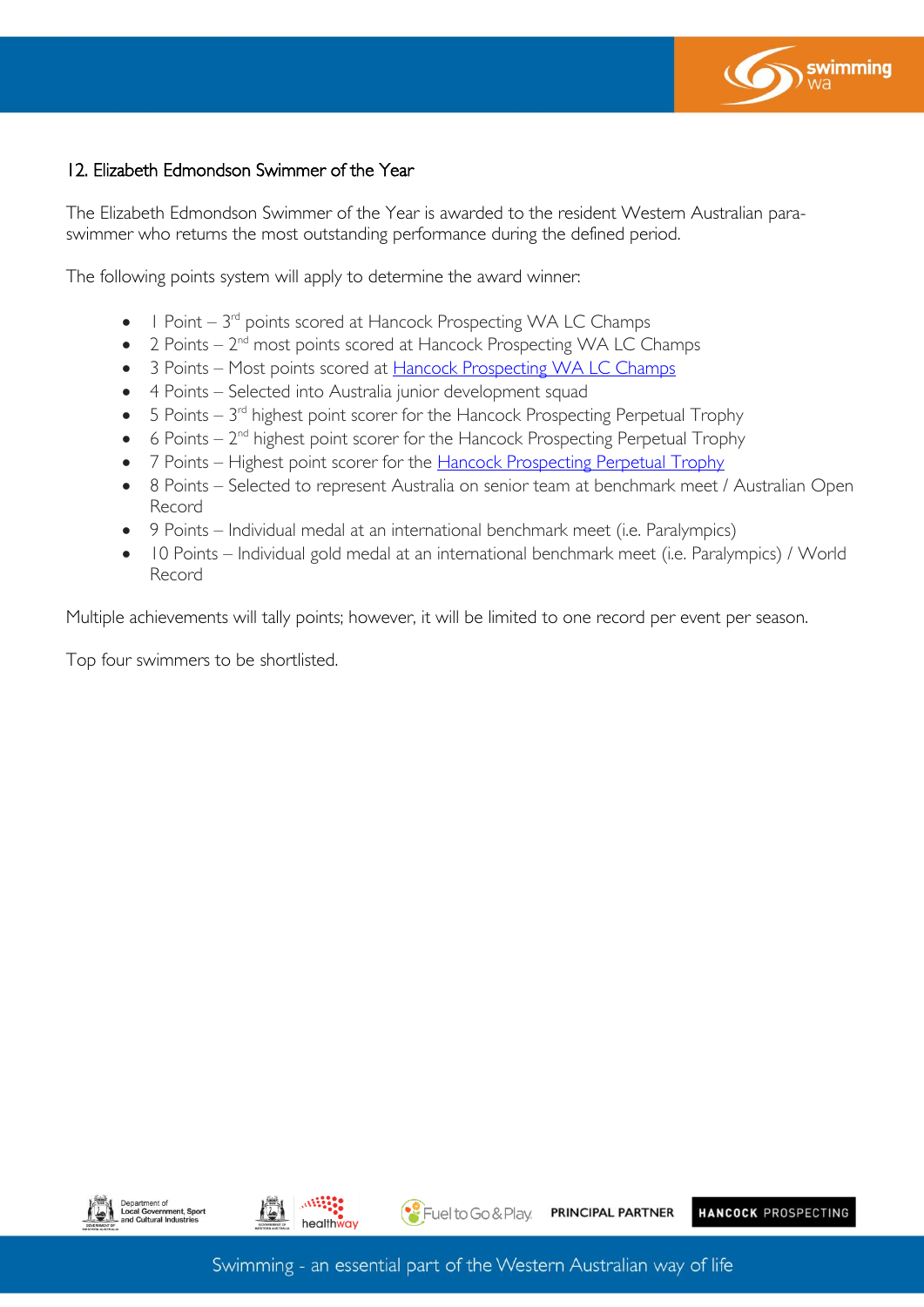

### 13. Shelley Taylor-Smith Swimmer of the Year

The Shelley Taylor-Smith Swimmer of the Year is awarded to the resident Western Australian swimmer who returns the most outstanding performances during the defined period.

The following points system will apply to determine the award winner:

- 1 Point 3rd WA Resident in the 10km Open Water State Championships
- 2 Points 2nd WA Resident in the 10km Open Water State Championships
- 3 Points 1st WA Resident in the 10km Open Water State Championships /  $3<sup>rd</sup>$  point scorer for Open Water Swimmer of the Meet
- $\bullet$  4 Points  $2^{nd}$  point scorer for Open Water Swimmer of the Meet / National Junior Team / World Cup Finish (10km)
- 5 Points Highest point scorer for [Open Water Swimmer of the Meet](https://wa.swimming.org.au/sites/default/files/assets/documents/220408%20Swimming%20WA%20National%20Excellence%20Awards%20Criteria_2.pdf) / National Development Team / World Cup Top 20 (10km)
- 6 Points National Senior Team / World Cup Top 10 (10km)
- 7 Points Finisher Benchmark Meet / World Cup Medal
- 8 Points Top 10 Benchmark Meet 10km
- 9 Points Medal Benchmark Meet 10km
- 10 Points Champion Benchmark Meet 10km

Swimmers must be representing Australia to be eligible for the award. Criteria based from start of Swimming WA Open Water Series.

Top four swimmers to be shortlisted.





HANCOCK PROSPECTING